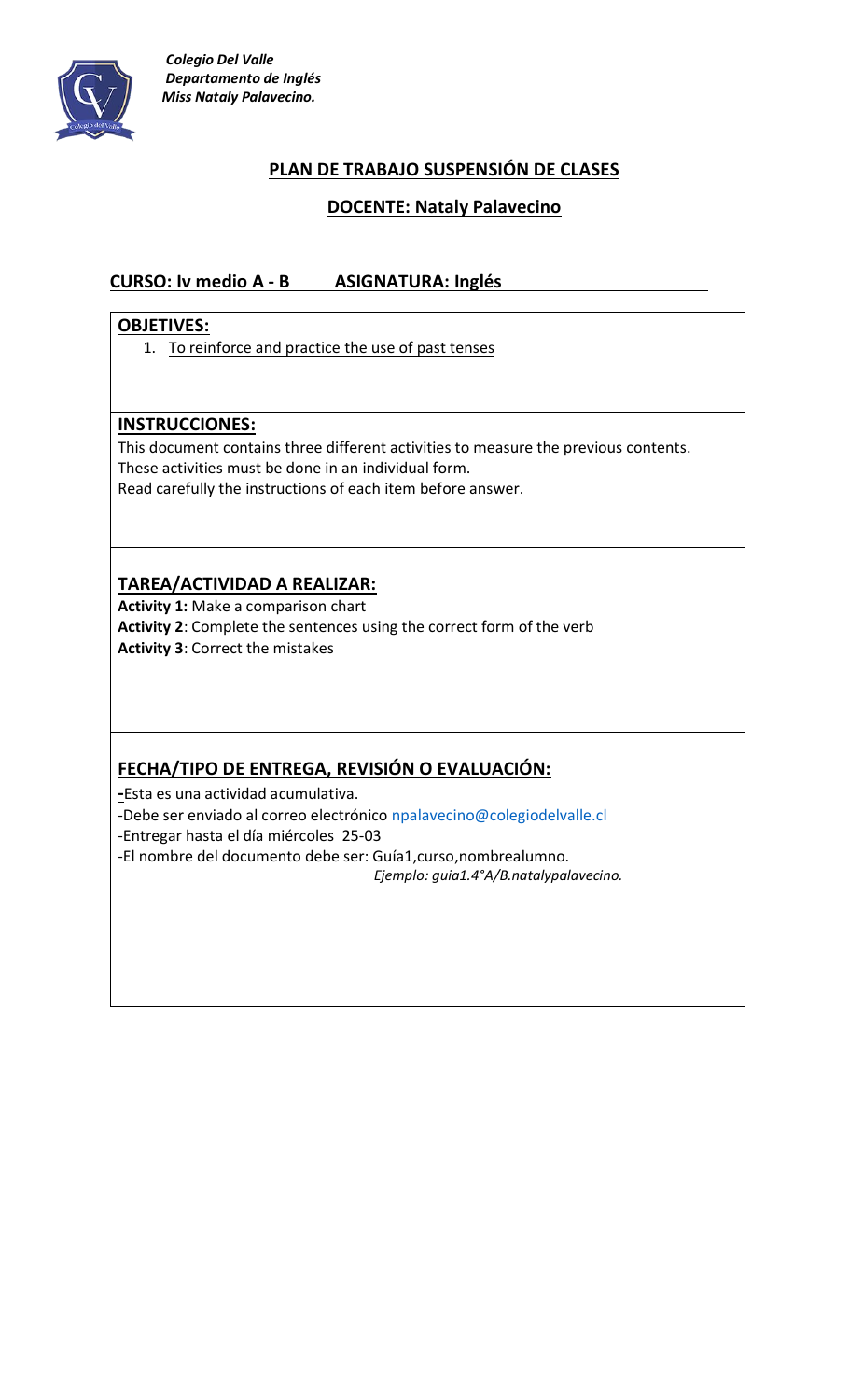

### **English Guide: Reported Speech**

| <u>Nombre:</u> | Curso: | Fecha: |
|----------------|--------|--------|

**Exercise 1**. Complete the table with the main differences of the uses of past tenses studied the previous lessons. You can search the information in your notebook.

| Past continuous |
|-----------------|
|                 |
|                 |
|                 |
|                 |
|                 |
|                 |

**Exercise 2.** Fill in the blanks with a correct form, the PAST SIMPLE or the PAST CONTINUOUS**:**

|                   | 1. We ____________________(play) volleyball with Mary, when you _______________________(call) me.           |  |
|-------------------|-------------------------------------------------------------------------------------------------------------|--|
|                   | 2. When the teacher _________________(come) in, they __________________________(study) English.             |  |
|                   | 3. The baby ___________________________(sleep) when the telephone _______________________________(ring).    |  |
|                   | 4. As I ___________________________(walk) in the streets of Holland, I _______________________(meet) an old |  |
| friend of mine.   |                                                                                                             |  |
|                   |                                                                                                             |  |
|                   | 6. I was looking for my purse when I _____________________________(drop) my credit card.                    |  |
|                   |                                                                                                             |  |
|                   |                                                                                                             |  |
|                   |                                                                                                             |  |
|                   |                                                                                                             |  |
| neighbor's house. |                                                                                                             |  |

**Exercise 3.** Each sentence has one mistake. Write the correct sentences.

\_\_\_\_\_\_\_\_\_\_\_\_\_\_\_\_\_\_\_\_\_\_\_\_\_\_\_\_\_\_\_\_\_\_\_\_\_\_\_\_\_\_\_\_\_\_\_\_\_\_\_\_\_\_\_\_\_\_\_\_

\_\_\_\_\_\_\_\_\_\_\_\_\_\_\_\_\_\_\_\_\_\_\_\_\_\_\_\_\_\_\_\_\_\_\_\_\_\_\_\_\_\_\_\_\_\_\_\_\_\_\_\_\_\_\_\_\_\_\_\_

\_\_\_\_\_\_\_\_\_\_\_\_\_\_\_\_\_\_\_\_\_\_\_\_\_\_\_\_\_\_\_\_\_\_\_\_\_\_\_\_\_\_\_\_\_\_\_\_\_\_\_\_\_\_\_\_\_\_\_\_

\_\_\_\_\_\_\_\_\_\_\_\_\_\_\_\_\_\_\_\_\_\_\_\_\_\_\_\_\_\_\_\_\_\_\_\_\_\_\_\_\_\_\_\_\_\_\_\_\_\_\_\_\_\_\_\_\_\_\_\_

\_\_\_\_\_\_\_\_\_\_\_\_\_\_\_\_\_\_\_\_\_\_\_\_\_\_\_\_\_\_\_\_\_\_\_\_\_\_\_\_\_\_\_\_\_\_\_\_\_\_\_\_\_\_\_\_\_\_\_\_

- 1. She was seeing the shark while she was surfing.
- 2. What was you doing last night at 8.00pm?

3. I was reading a book when my brother was getting back.

4. He didn't liked the film very much

5. What did he see while he swam?

6. You can turn off the TV, I not was watching it.